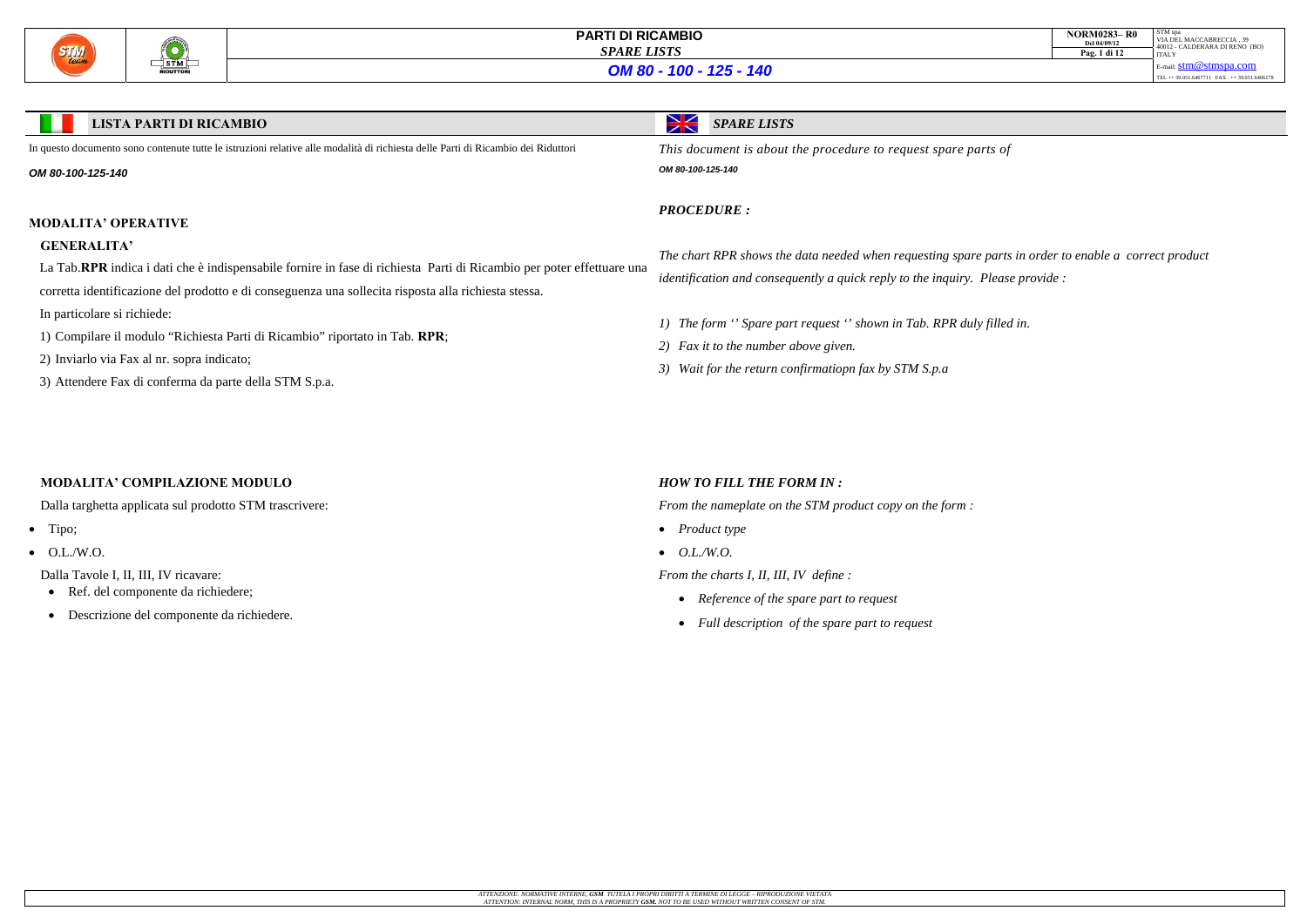

 $\frac{1}{\sqrt{2}}$ 

|                                  | <b>NORM0283-R0</b><br>Del 04/09/12<br>Pag. 2 di 12                                       | STM spa<br>VIA DEL MACCABRECCIA, 39<br>40012 - CALDERARA DI RENO (BO)<br><b>ITALY</b> |
|----------------------------------|------------------------------------------------------------------------------------------|---------------------------------------------------------------------------------------|
|                                  |                                                                                          | E-mail: <b>stm@stmspa.com</b><br>TEL ++ 39.051.6467711 FAX . ++ 39.051.6466178        |
|                                  |                                                                                          |                                                                                       |
| ppo Uscita<br>utput Unit         | vola III                                                                                 |                                                                                       |
| 0                                |                                                                                          | $\mathbf{o}$<br>٥                                                                     |
|                                  | FD                                                                                       |                                                                                       |
| N.                               |                                                                                          |                                                                                       |
| Pe<br>b<br>C<br>$\sigma_{\rm C}$ | Ć                                                                                        |                                                                                       |
|                                  | CD                                                                                       |                                                                                       |
| $\overline{(-)}$                 | QL                                                                                       |                                                                                       |
|                                  | $\mathsf{L}% _{0}\!\left( \mathcal{M}\right) =\mathsf{L}_{0}\!\left( \mathcal{M}\right)$ |                                                                                       |

### **SCHEMA BASE**



ATTENZIONE: NORMATIVE INTERNE, **GSM** TUTELA I PROPRI DIRITTI A TERMINE DI LEGGE – RIPRODUZIONE VIETATA<br>ATTENTION: INTERNAL NORM, THIS IS A PROPRIETY **GSM.** NOT TO BE USED WITHOUT WRITTEN CONSENT OF STM.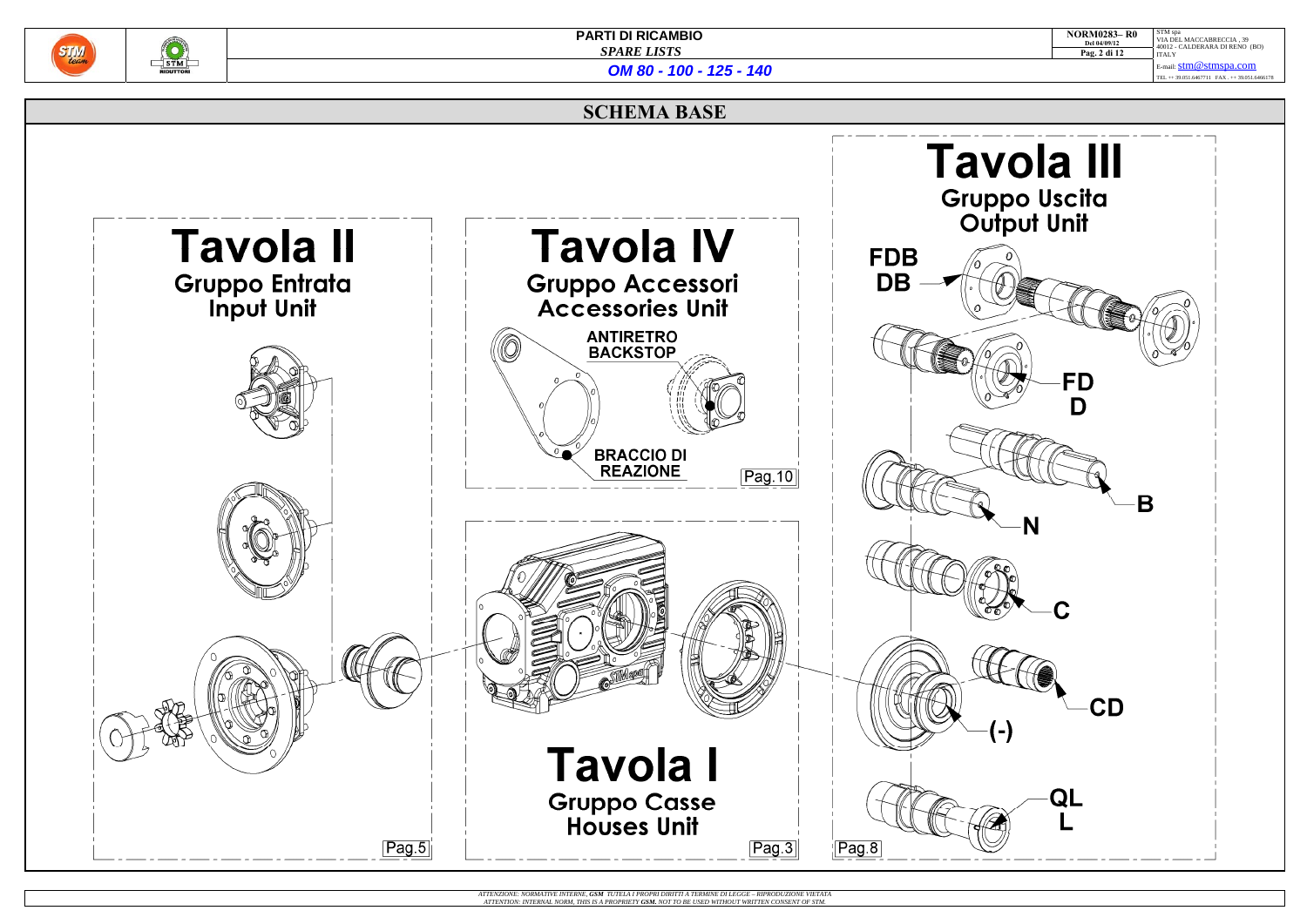

| <b>NORM0283-R0</b><br>Del 04/09/12 | STM spa<br>VIA DEL MACCABRECCIA, 39<br>40012 - CALDERARA DI RENO (BO) |
|------------------------------------|-----------------------------------------------------------------------|
| Pag. 3 di 12                       | <b>ITALY</b>                                                          |
|                                    | E-mail: $stm@stmspa.com$                                              |
|                                    | TEL ++ 39.051.6467711 FAX ++ 39.051.6466178                           |
|                                    |                                                                       |



# **Tavola I**

*OM 80 - 100 - 125 - 140*

## **TAVOLA I**

# **Gruppo Casse<br>Houses Unit**

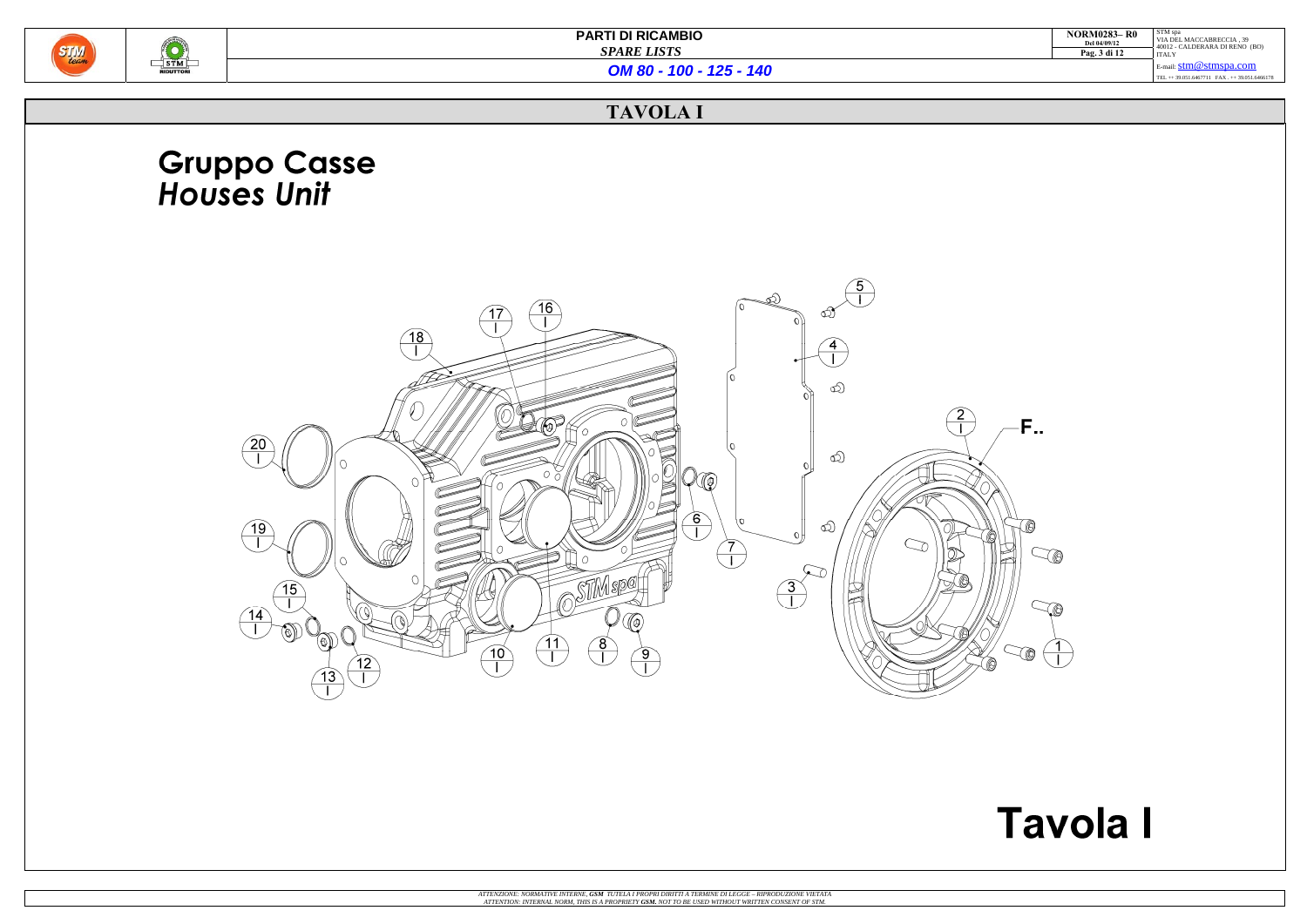

|             | <b>TAVOLA I</b> |                           |                            |                              |                             |                        |                    |                                                                       |                                         |             |
|-------------|-----------------|---------------------------|----------------------------|------------------------------|-----------------------------|------------------------|--------------------|-----------------------------------------------------------------------|-----------------------------------------|-------------|
| <b>ITEM</b> | <b>TAVOLA</b>   | <b>DESCRIZIONE</b><br>(I) | <b>DESCRIPTION</b><br>(GB) | <b>DESIGNATION</b><br>(F)    | <b>BEZEICHNUNG</b><br>(D)   | <b>TIPO COMPONENTE</b> | <b>MATERIALE</b>   | <i><b>QUANT</b></i><br>$\boldsymbol{I} \boldsymbol{I} \boldsymbol{I}$ | <b>COSTO</b><br>$RICAMBIO \in$<br>unit. | <b>NOTE</b> |
|             |                 | <b>VITE DI FISSAGGIO</b>  | <b>SCREW</b>               | <b>VIS</b>                   | <b>BEFESTIGUNGSSCHRAUBE</b> |                        | <b>COMMERCIALE</b> |                                                                       |                                         |             |
|             |                 | <b>FLANGIA</b>            | <b>FLANGE</b>              | <b>BRIDE</b>                 | <b>FLANSCH</b>              |                        | A DISEGNO          |                                                                       |                                         |             |
|             |                 | <b>SPINA</b>              | PIN                        | <b>GOUPILLE</b>              | <b>STIFT</b>                |                        | COMMERCIALE        |                                                                       |                                         |             |
|             |                 | <b>COPERCHIO</b>          | <b>COVER</b>               | <b>COUVERCLE</b>             | <b>DECKEL</b>               |                        | A DISEGNO          |                                                                       |                                         |             |
|             |                 | <b>VITE DI FISSAGGIO</b>  | <b>SCREW</b>               | <b>VIS</b>                   | <b>BEFESTIGUNGSSCHRAUBE</b> |                        | <b>COMMERCIALE</b> |                                                                       |                                         |             |
|             |                 | <b>GUARNIZIONE</b>        | <b>GASKET</b>              | <b>JOINT PAPIER</b>          | <b>DICHTUNG</b>             |                        | <b>COMMERCIALE</b> |                                                                       |                                         |             |
|             |                 | <b>TAPPO</b>              | <b>PLUG</b>                | <b>BOUCHON</b>               | <b>VERSCHLUSS</b>           |                        | <b>COMMERCIALE</b> |                                                                       |                                         |             |
|             |                 | <b>GUARNIZIONE</b>        | <b>GASKET</b>              | <b>JOINT PAPIER</b>          | <b>DICHTUNG</b>             |                        | <b>COMMERCIALE</b> |                                                                       |                                         |             |
|             |                 | <b>TAPPO</b>              | <b>PLUG</b>                | <b>BOUCHON</b>               | <b>VERSCHLUSS</b>           |                        | <b>COMMERCIALE</b> |                                                                       |                                         |             |
| 10          |                 | COPERCHIO IN GOMMA        | <b>RUBBER CAP</b>          | <b>BOUCHON EN CAOUTCHOUC</b> | <b>GUMMIDECKEL</b>          |                        | <b>COMMERCIALE</b> |                                                                       |                                         |             |
| 11          |                 | <b>COPERCHIO IN GOMMA</b> | <b>RUBBER CAP</b>          | <b>BOUCHON EN CAOUTCHOUC</b> | <b>GUMMIDECKEL</b>          |                        | <b>COMMERCIALE</b> |                                                                       |                                         |             |
| 12          |                 | <b>GUARNIZIONE</b>        | <b>GASKET</b>              | <b>JOINT PAPIER</b>          | <b>DICHTUNG</b>             |                        | COMMERCIALE        |                                                                       |                                         |             |
| 13          |                 | <b>TAPPO</b>              | <b>PLUG</b>                | <b>BOUCHON</b>               | <b>VERSCHLUSS</b>           |                        | <b>COMMERCIALE</b> |                                                                       |                                         |             |
| 14          |                 | <b>TAPPO</b>              | <b>PLUG</b>                | <b>BOUCHON</b>               | <b>VERSCHLUSS</b>           |                        | <b>COMMERCIALE</b> |                                                                       |                                         |             |
| 15          |                 | <b>GUARNIZIONE</b>        | <b>GASKET</b>              | <b>JOINT PAPIER</b>          | <b>DICHTUNG</b>             |                        | <b>COMMERCIALE</b> |                                                                       |                                         |             |
| 16          |                 | <b>TAPPO</b>              | <b>PLUG</b>                | <b>BOUCHON</b>               | <b>VERSCHLUSS</b>           |                        | <b>COMMERCIALE</b> |                                                                       |                                         |             |
| 17          |                 | <b>GUARNIZIONE</b>        | <b>GASKET</b>              | <b>JOINT PAPIER</b>          | <b>DICHTUNG</b>             |                        | <b>COMMERCIALE</b> |                                                                       |                                         |             |
| 18          |                 | CORPO                     | <b>FOOTMOUNTED</b>         | <b>CARTER</b>                | <b>GEHÄUSE</b>              |                        | A DISEGNO          |                                                                       |                                         |             |
| 19          |                 | <b>TAPPO</b>              | <b>PLUG</b>                | <b>BOUCHON</b>               | <b>VERSCHLUSS</b>           |                        | <b>COMMERCIALE</b> |                                                                       |                                         |             |
| 20          |                 | <b>TAPPO</b>              | <b>PLUG</b>                | <b>BOUCHON</b>               | <b>VERSCHLUSS</b>           |                        | <b>COMMERCIALE</b> |                                                                       |                                         |             |

| <b>NORM0283-R0</b><br>Del 04/09/12<br>Pag. 4 di 12 | STM spa<br>VIA DEL MACCABRECCIA. 39<br>40012 - CALDERARA DI RENO (BO)<br><b>ITALY</b> |
|----------------------------------------------------|---------------------------------------------------------------------------------------|
|                                                    | E-mail: $stm@stmspa.com$                                                              |
|                                                    | TEL ++ 39.051.6467711 FAX ++ 39.051.6466178                                           |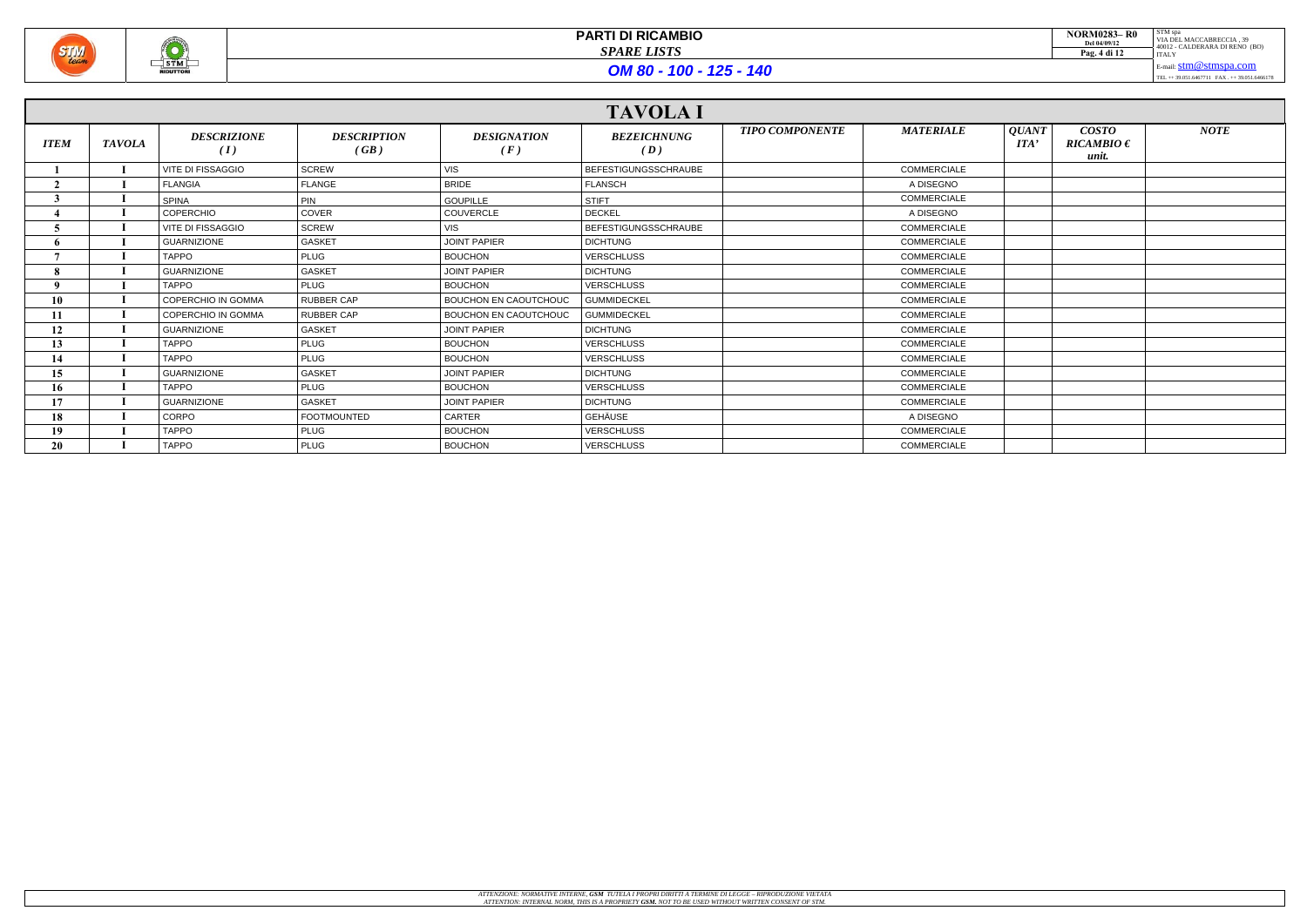

 $\frac{1}{\sqrt{3}}$ 

**PARTI DI RICAMBIO**   *SPARE LISTS*

| <b>NORM0283-R0</b><br>Del 04/09/12 | STM spa<br>VIA DEL MACCABRECCIA, 39<br>40012 - CALDERARA DI RENO (BO) |
|------------------------------------|-----------------------------------------------------------------------|
| Pag. 5 di 12                       | <b>ITALY</b>                                                          |
|                                    | E-mail: $stm@stmspa.com$                                              |
|                                    | TEL ++ 39.051.6467711 FAX ++ 39.051.6466178                           |
|                                    |                                                                       |

# **Tavola II**

*OM 80 - 100 - 125 - 140*

### **TAVOLA II**

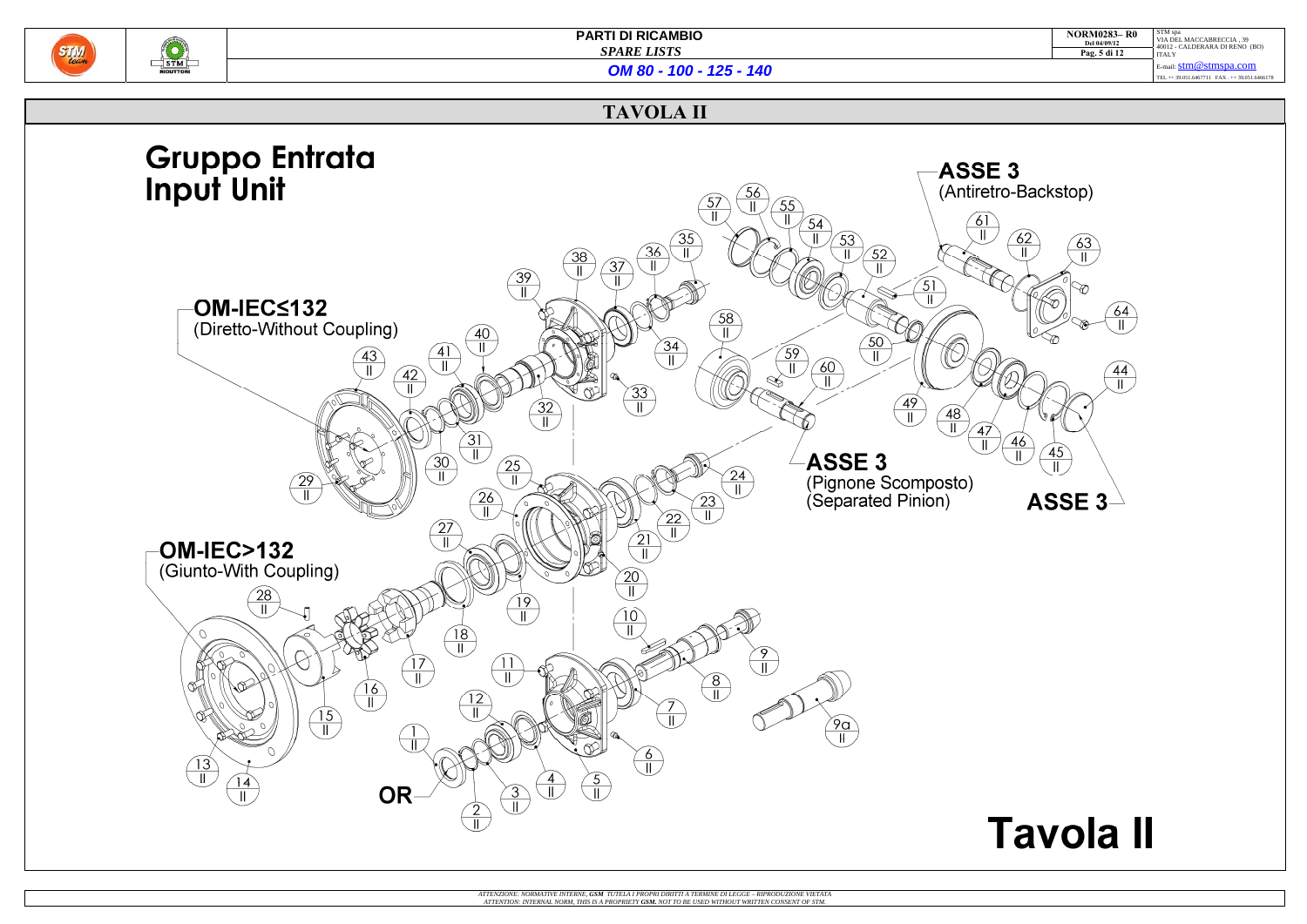

|               | <b>TAVOLA II</b> |                            |                            |                             |                                                                                                                                                                                                        |                    |                      |                                       |             |  |
|---------------|------------------|----------------------------|----------------------------|-----------------------------|--------------------------------------------------------------------------------------------------------------------------------------------------------------------------------------------------------|--------------------|----------------------|---------------------------------------|-------------|--|
| <b>ITEM</b>   | <b>TAVOLA</b>    | <b>DESCRIZIONE</b><br>(1)  | <b>DESCRIPTION</b><br>(GB) | <b>DESIGNATION</b><br>(F)   | <b>TIPO COMPONENTE</b><br><b>BEZEICHNUNG</b><br>(D)                                                                                                                                                    | <b>MATERIALE</b>   | <b>QUANTI</b><br>TA' | <b>COSTO</b><br>$RICAMBIO \in unit$ . | <b>NOTE</b> |  |
|               | <b>OR</b>        |                            |                            |                             |                                                                                                                                                                                                        |                    |                      |                                       |             |  |
|               | П.               | ANELLO DI TENUTA           | OILSEAL                    | <b>JOINT D'ETANCHEITE</b>   | ÖLDICHTRING                                                                                                                                                                                            | <b>COMMERCIALE</b> |                      |                                       |             |  |
| $\mathcal{L}$ | П                | SEEGER                     | <b>SNAP RING</b>           | <b>CIRCLIP</b>              | SEEGERRING                                                                                                                                                                                             | COMMERCIALE        |                      |                                       |             |  |
|               | П                | <b>RASAMENTO</b>           | SHIM                       | CALE                        | <b>EINSTELLSCHEIBE</b>                                                                                                                                                                                 | <b>COMMERCIALE</b> |                      |                                       |             |  |
|               | $\mathbf{I}$     | ANELLO NYLOS               | <b>RING NYLOS</b>          | <b>BAGUE NYLOS</b>          | <b>RING NYLOS</b>                                                                                                                                                                                      | <b>COMMERCIALE</b> |                      |                                       |             |  |
| 5             | П                | SUPPORTO ALBERO<br>ENTRATA | ECE SHAFT INPUT SUPPORT    | <b>SUPPORT ARBRE ENTREE</b> | AUFNAHME ANTRIEB ECE<br>WELLE                                                                                                                                                                          | A DISEGNO          |                      |                                       |             |  |
| 6             | П                | <b>INGRASSATORE</b>        | <b>GREASE NIPPLE</b>       | <b>GRAISSUER</b>            |                                                                                                                                                                                                        | <b>COMMERCIALE</b> |                      |                                       |             |  |
| 7             | $\mathbf{I}$     | <b>CUSCINETTO</b>          | <b>BEARING</b>             | <b>ROULEMENT</b>            | WÄLZLAGER                                                                                                                                                                                              | <b>COMMERCIALE</b> |                      |                                       |             |  |
| 8             | П                | ALBERO VELOCE              | INPUT SHAFT ECE            | ARBRE ENTREE                | ANTRIEBSWELLE ECE                                                                                                                                                                                      | A DISEGNO          |                      |                                       |             |  |
| $\mathbf{Q}$  | П                | PIGNONE CONICO             | <b>BEVEL PINION</b>        | PIGNON CONIQUE              | <b>RITZEL KONISCHE</b>                                                                                                                                                                                 | A DISEGNO          |                      |                                       |             |  |
| <b>9a</b>     | П                | <b>ALBERO PIGNONE</b>      | PINION SHAFT               | <b>ARBRE PIGNON</b>         | <b>RITZELWELLE</b>                                                                                                                                                                                     | A DISEGNO          |                      |                                       |             |  |
| 10            | П                | <b>LINGUETTA</b>           | KEY                        | <b>CLAVETTE</b>             | PASSFEDER                                                                                                                                                                                              | <b>COMMERCIALE</b> |                      |                                       |             |  |
| 11            | П                | <b>VITE DI FISSAGGIO</b>   | <b>SCREW</b>               | <b>VIS</b>                  | <b>BEFESTIGUNGSSCHRUBE</b>                                                                                                                                                                             | <b>COMMERCIALE</b> |                      |                                       |             |  |
| 12            | П                | <b>CUSCINETTO</b>          | <b>BEARING</b>             | <b>ROULEMENT</b>            | WÄLZLAGER                                                                                                                                                                                              | <b>COMMERCIALE</b> |                      |                                       |             |  |
|               |                  |                            |                            |                             | $OM - IEC > 132$                                                                                                                                                                                       |                    |                      |                                       |             |  |
| 13            | $\mathbf{I}$     | VITE DI FISSAGGIO          | <b>SCREW</b>               | <b>VIS</b>                  | BEFESTIGUNGSSCHRAUBE                                                                                                                                                                                   | <b>COMMERCIALE</b> |                      |                                       |             |  |
| 14            | П                | FLANGIA ATTACCO MOTORE     | <b>INPUT FLANGE</b>        | <b>BRIDE MOTEUR</b>         | EINGANGSFLANSCH                                                                                                                                                                                        | A DISEGNO          |                      |                                       |             |  |
| 15            | $\mathbf{I}$     | <b>SEMIGIUNTO</b>          | SEMI-COUPLING              | <b>MI-JOINT</b>             | <b>KUPPLUNGSTRÄGER</b>                                                                                                                                                                                 | A DISEGNO          |                      |                                       |             |  |
| 16            | $\mathbf{I}$     | <b>GOMMINO</b>             | <b>RUBBER</b>              | <b>GOMME</b>                | <b>GUMMI</b>                                                                                                                                                                                           | <b>COMMERCIALE</b> |                      |                                       |             |  |
| 17            | П                | MANICOTTO-SEMIGIUNTO       | SLEEVE - SEMICOUPLING      | <b>MI-JOINT</b>             | KUPPLUNGSTRÄGER                                                                                                                                                                                        | A DISEGNO          |                      |                                       |             |  |
| 18            | $\mathbf{I}$     | ANELLO DI TENUTA           | OILSEAL                    | <b>JOINT D'ETANCHEITE</b>   | ÖLDICHTRING                                                                                                                                                                                            | <b>COMMERCIALE</b> |                      |                                       |             |  |
| 19            | П                | ANELLO NYLOS               | <b>RING NYLOS</b>          | <b>BAGUE NYLOS</b>          | <b>RING NYLOS</b>                                                                                                                                                                                      | <b>COMMERCIALE</b> |                      |                                       |             |  |
| 20            | П                | INGRASSATORE               | <b>GREASE NIPPLE</b>       | <b>GRAISSUER</b>            |                                                                                                                                                                                                        | COMMERCIALE        |                      |                                       |             |  |
| 21            | П                | <b>CUSCINETTO</b>          | <b>BEARING</b>             | <b>ROULEMENT</b>            | WÄLZLAGER                                                                                                                                                                                              | COMMERCIALE        |                      |                                       |             |  |
| 22            | П                | RASAMENTO                  | SHIM                       | CALE                        | <b>EINSTELLSCHEIBE</b>                                                                                                                                                                                 | <b>COMMERCIALE</b> |                      |                                       |             |  |
| 23            | П                | SEEGER                     | SNAP RING                  | <b>CIRCLIP</b>              | <b>SEEGERRING</b>                                                                                                                                                                                      | <b>COMMERCIALE</b> |                      |                                       |             |  |
| 24            | П                | PIGNONE CONICO             | <b>BEVEL PINION</b>        | <b>PIGNON CONIQUE</b>       | <b>RITZEL KONISCHE</b>                                                                                                                                                                                 | A DISEGNO          |                      |                                       |             |  |
| 25            | П                | <b>VITE DI FISSAGGIO</b>   | <b>SCREW</b>               | <b>VIS</b>                  | <b>BEFESTIGUNGSSCHRAUBE</b>                                                                                                                                                                            | <b>COMMERCIALE</b> |                      |                                       |             |  |
| 26            | $\mathbf{I}$     | <b>SUPPORTO FLAM</b>       | ICE FLANGE INPUT SUPPORT   | SUPPORT BRIDE MOTEUR        | <b>AUFNAHME ANTRIEB IEC</b>                                                                                                                                                                            | A DISEGNO          |                      |                                       |             |  |
|               |                  |                            |                            |                             | <b>FLANSCH</b>                                                                                                                                                                                         |                    |                      |                                       |             |  |
| 27            | $\mathbf{I}$     | <b>CUSCINETTO</b>          | <b>BEARING</b>             | <b>ROULEMENT</b>            | WÄLZLAGER                                                                                                                                                                                              | <b>COMMERCIALE</b> |                      |                                       |             |  |
| 28            | $\mathbf{I}$     | GRANO                      | THREADED DOWEL             | VIS SANS TÊTE FILETÉE       | <b>GEWINDESTIFT</b>                                                                                                                                                                                    | COMMERCIALE        |                      |                                       |             |  |
|               |                  |                            |                            |                             | $OM - IEC \le 132$                                                                                                                                                                                     |                    |                      |                                       |             |  |
| 29            | $\mathbf{I}$     | <b>VITE DI FISSAGGIO</b>   | SCREW                      | <b>VIS</b>                  | <b>BEFESTIGUNGSSCHRAUBE</b>                                                                                                                                                                            | <b>COMMERCIALE</b> |                      |                                       |             |  |
| 30            | $\mathbf{I}$     | SEEGER                     | <b>SNAP RING</b>           | <b>CIRCLIP</b>              | SEEGERRING                                                                                                                                                                                             | <b>COMMERCIALE</b> |                      |                                       |             |  |
| 31            | П                | RASAMENTO                  | <b>SHIM</b>                | CALE                        | <b>EINSTELLSCHEIBE</b>                                                                                                                                                                                 | <b>COMMERCIALE</b> |                      |                                       |             |  |
| 32            | $\mathbf{I}$     | <b>MANICOTTO</b>           | INPUT SHAFT IEC            | <b>MANCHON</b>              | ANTRIEBSWELLE IEC                                                                                                                                                                                      | A DISEGNO          |                      |                                       |             |  |
| 33            | П                | INGRASSATORE               | <b>GREASE NIPPLE</b>       | <b>GRAISSUER</b>            |                                                                                                                                                                                                        | <b>COMMERCIALE</b> |                      |                                       |             |  |
| 34            | П                | RASAMENTO                  | SHIM                       | CALE                        | <b>EINSTELLSCHEIBE</b>                                                                                                                                                                                 | <b>COMMERCIALE</b> |                      |                                       |             |  |
| 35            | П.               | PIGNONE CONICO             | <b>BEVEL PINION</b>        | PIGNON CONIQUE              | RITZEL KONISCHE                                                                                                                                                                                        | A DISEGNO          |                      |                                       |             |  |
| 36            | $\mathbf{I}$     | SEEGER                     | <b>SNAP RING</b>           | <b>CIRCLIP</b>              | <b>SEEGERRING</b>                                                                                                                                                                                      | COMMERCIALE        |                      |                                       |             |  |
| 37            | $\mathbf{I}$     | <b>CUSCINETTO</b>          | <b>BEARING</b>             | ROULEMENT                   | WÄLZLAGER                                                                                                                                                                                              | COMMERCIALE        |                      |                                       |             |  |
| 38            | $\mathbf{I}$     | <b>SUPPORTO FLAM</b>       | ICE FLANGE INPUT SUPPORT   | SUPPORT BRIDE MOTEUR        | AUFNAHME ANTRIEB IEC<br><b>FLANSCH</b>                                                                                                                                                                 | A DISEGNO          |                      |                                       |             |  |
| 39            | П                | VITE DI FISSAGGIO          | SCREW                      | <b>VIS</b>                  | <b>BEFESTIGUNGSSCHRAUBE</b>                                                                                                                                                                            | <b>COMMERCIALE</b> |                      |                                       |             |  |
| 40            | П                | ANELLO NYLOS               | <b>RING NYLOS</b>          | <b>BAGUE NYLOS</b>          | <b>RING NYLOS</b>                                                                                                                                                                                      | COMMERCIALE        |                      |                                       |             |  |
| 41            | $\mathbf{I}$     | <b>CUSCINETTO</b>          | <b>BEARING</b>             | <b>ROULEMENT</b>            | WÄLZLAGER                                                                                                                                                                                              | <b>COMMERCIALE</b> |                      |                                       |             |  |
| 42            | П                | ANELLO DI TENUTA           | <b>OILSEAL</b>             | <b>JOINT D'ETANCHEITE</b>   | ÖLDICHTRING                                                                                                                                                                                            | <b>COMMERCIALE</b> |                      |                                       |             |  |
| 43            | П                | FLANGIA ATTACCO MOTORE     | <b>INPUT FLANGE</b>        | <b>BRIDE MOTEUR</b>         | EINGANGSFLANSCH                                                                                                                                                                                        | A DISEGNO          |                      |                                       |             |  |
|               |                  |                            |                            |                             | ATTENZIONE: NORMATIVE INTERNE, GSM TUTELA I PROPRI DIRITTI A TERMINE DI LEGGE - RIPRODUZIONE VIETATA<br>ATTENTION: INTERNAL NORM THIS IS A PROPRIETY GSM_NOT TO BE USED WITHOUT WRITTEN CONSENT OF STM |                    |                      |                                       |             |  |

| <b>NORM0283-R0</b><br>Del 04/09/12<br>Pag. 6 di 12 | STM spa<br>VIA DEL MACCABRECCIA. 39<br>40012 - CALDERARA DI RENO (BO)                   |
|----------------------------------------------------|-----------------------------------------------------------------------------------------|
|                                                    | <b>ITALY</b><br>E-mail: $stm@stmspa.com$<br>TEL ++ 39.051.6467711 FAX ++ 39.051.6466178 |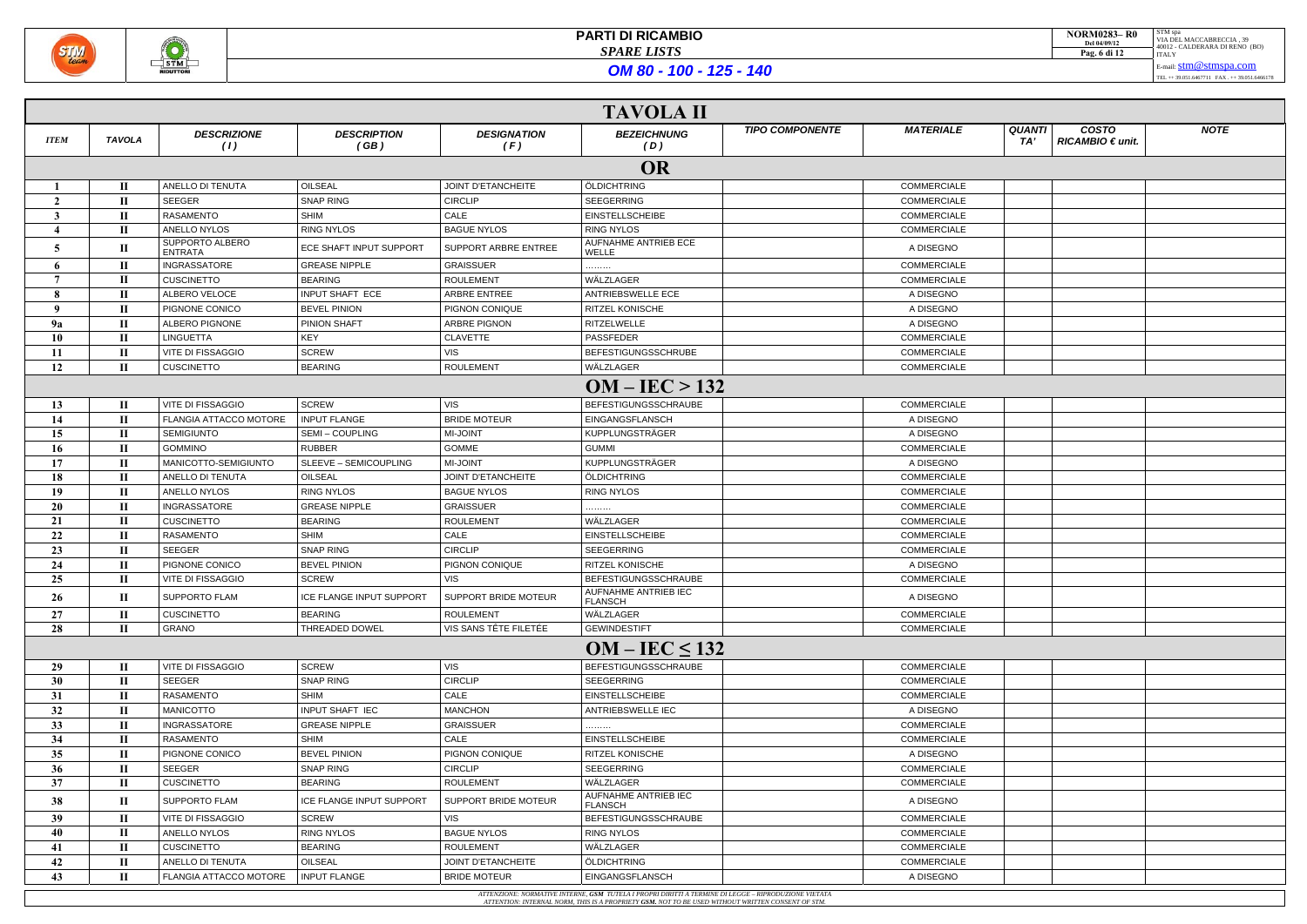

|             | <b>TAVOLA II</b>                  |                           |                            |                              |                                                   |                        |                    |                                                               |             |
|-------------|-----------------------------------|---------------------------|----------------------------|------------------------------|---------------------------------------------------|------------------------|--------------------|---------------------------------------------------------------|-------------|
| <b>ITEM</b> | <b>TAVOLA</b>                     | <b>DESCRIZIONE</b><br>(1) | <b>DESCRIPTION</b><br>(GB) | <b>DESIGNATION</b><br>(F)    | <b>BEZEICHNUNG</b><br>(D)                         | <b>TIPO COMPONENTE</b> | <b>MATERIALE</b>   | <b>COSTO</b><br><b>QUANTI</b><br>$RICAMBIO \in unit$ .<br>TA' | <b>NOTE</b> |
|             |                                   |                           |                            |                              | ASSE <sub>3</sub>                                 |                        |                    |                                                               |             |
| 44          | П                                 | COPERCHIO IN GOMMA        | <b>RUBBER CAP</b>          | <b>BOUCHON EN CAOUTCHOUC</b> | <b>GUMMIDECKEL</b>                                |                        | <b>COMMERCIALE</b> |                                                               |             |
| 45          | $\mathbf I$                       | <b>SEEGER</b>             | <b>SNAP RING</b>           | <b>CIRCLIP</b>               | <b>SEEGERRING</b>                                 |                        | <b>COMMERCIALE</b> |                                                               |             |
| 46          | П                                 | RASAMENTO                 | <b>SHIM</b>                | CALE                         | <b>EINSTELLSCHEIBE</b>                            |                        | <b>COMMERCIALE</b> |                                                               |             |
| 47          | П                                 | <b>CUSCINETTO</b>         | <b>BEARING</b>             | <b>ROULEMENT</b>             | WÄLZLAGER                                         |                        | <b>COMMERCIALE</b> |                                                               |             |
| 48          | П                                 | ANELLO NYLOS              | <b>RING NYLOS</b>          | <b>BAGUE NYLOS</b>           | <b>RING NYLOS</b>                                 |                        | <b>COMMERCIALE</b> |                                                               |             |
| 49          | П                                 | CORONA CONICA             | <b>BEVEL WHEEL</b>         | <b>ROUE CONIC</b>            | SCHNECKENRAD                                      |                        | A DISEGNO          |                                                               |             |
| 50          | П                                 | <b>DISTANZIALE</b>        | <b>SPACER RING</b>         | <b>ENTRETOISE</b>            | <b>DISTANZSCHEIBE</b>                             |                        | A DISEGNO          |                                                               |             |
| 51          | П                                 | <b>LINGUETTA</b>          | <b>KEY</b>                 | <b>CLAVETTE</b>              | PASSFEDER                                         |                        | <b>COMMERCIALE</b> |                                                               |             |
| 52          | П                                 | PIGNONE CILINDRICO ELIC.  | <b>HELICAL PIGNION</b>     | PIGNON CYL. HELYCOIDAL       | <b>RITZEL (STIRNRAD)</b>                          |                        | A DISEGNO          |                                                               |             |
| 53          | $\mathbf I$                       | ANELLO NYLOS              | <b>RING NYLOS</b>          | <b>BAGUE NYLOS</b>           | <b>RING NYLOS</b>                                 |                        | COMMERCIALE        |                                                               |             |
| 54          | $\mathbf{I}$                      | <b>CUSCINETTO</b>         | <b>BEARING</b>             | <b>ROULEMENT</b>             | WÄLZLAGER                                         |                        | <b>COMMERCIALE</b> |                                                               |             |
| 55          | $\mathbf{I}$                      | <b>RASAMENTO</b>          | <b>SHIM</b>                | CALE                         | <b>EINSTELLSCHEIBE</b>                            |                        | <b>COMMERCIALE</b> |                                                               |             |
| 56          | П                                 | <b>SEEGER</b>             | SNAP RING                  | <b>CIRCLIP</b>               | <b>SEEGERRING</b>                                 |                        | <b>COMMERCIALE</b> |                                                               |             |
| 57          | H                                 | <b>COPERCHIO IN GOMMA</b> | RUBBER CAP                 | BOUCHON EN CAOUTCHOUC        | GUMMIDECKEL                                       |                        | <b>COMMERCIALE</b> |                                                               |             |
|             |                                   |                           |                            |                              | <b>ASSE 3(Pignone Scomposto-Separated Pinion)</b> |                        |                    |                                                               |             |
| 58          | $\mathbf{I}$                      | PIGNONE CILINDRICO ELIC.  | <b>HELICAL PIGNION</b>     | PIGNON CYL. HELYCOIDAL       | <b>RITZEL (STIRNRAD)</b>                          |                        | A DISEGNO          |                                                               |             |
| 59          | П                                 | <b>LINGUETTA</b>          | KEY                        | <b>CLAVETTE</b>              | PASSFEDER                                         |                        | <b>COMMERCIALE</b> |                                                               |             |
| 60          | $\mathbf{I}$                      | <b>STELO</b>              |                            |                              |                                                   |                        | A DISEGNO          |                                                               |             |
|             | <b>ASSE 3(Antiretro-Backstop)</b> |                           |                            |                              |                                                   |                        |                    |                                                               |             |
| 61          | П                                 | PIGNONE CILINDRICO ELIC   | <b>HELICAL PIGNION</b>     | PIGNON CYL. HELYCOIDAL       | <b>RITZEL (STIRNRAD)</b>                          |                        | A DISEGNO          |                                                               |             |
| 62          | П                                 | <b>GUARNIZIONE OR</b>     |                            |                              |                                                   |                        | <b>COMMERCIALE</b> |                                                               |             |
| 63          | П                                 | COPERCHIO                 | COVER                      | COUVERCLE                    | <b>DECKEL</b>                                     |                        | A DISEGNO          |                                                               |             |
| 64          | $\mathbf I$                       | VITE DI FISSAGGIO         | <b>SCREW</b>               | <b>VIS</b>                   | <b>BEFESTIGUNGSSCHRAUBE</b>                       |                        | <b>COMMERCIALE</b> |                                                               |             |

| <b>NORM0283-R0</b><br>Del 04/09/12 | STM spa<br>VIA DEL MACCABRECCIA. 39<br>40012 - CALDERARA DI RENO (BO) |
|------------------------------------|-----------------------------------------------------------------------|
| Pag. 7 di 12                       | <b>ITALY</b>                                                          |
|                                    | E-mail: $stm@stmspa.com$                                              |
|                                    | TEL ++ 39.051.6467711 FAX . ++ 39.051.6466178                         |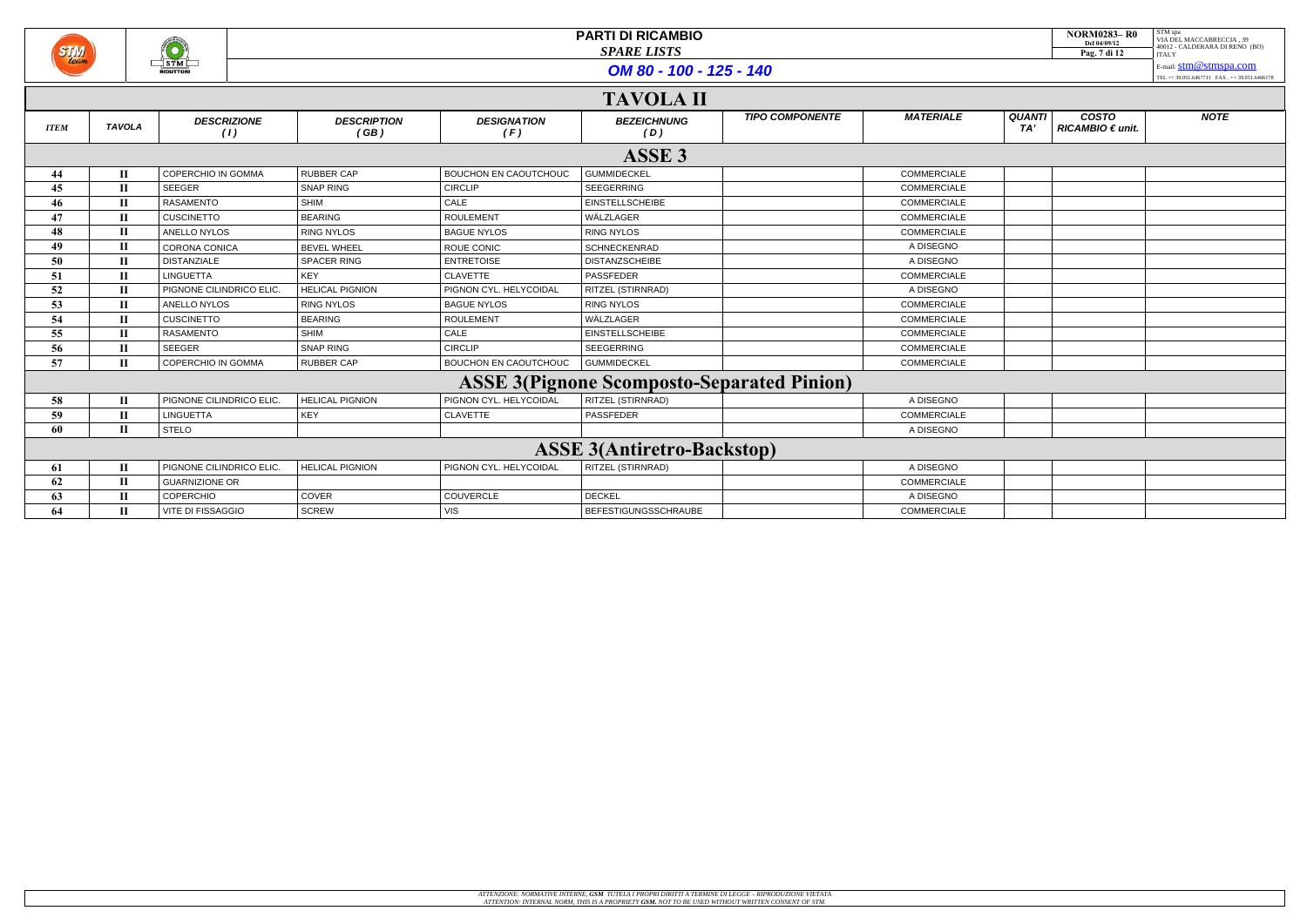

| <b>NORM0283-R0</b><br>Del 04/09/12<br>Pag. 8 di 12 | STM spa<br>VIA DEL MACCABRECCIA, 39<br>40012 - CALDERARA DI RENO (BO)<br><b>ITALY</b> |
|----------------------------------------------------|---------------------------------------------------------------------------------------|
|                                                    | E-mail: $stm@stmspa.com$<br>TEL ++ 39.051.6467711 FAX ++ 39.051.6466178               |
|                                                    |                                                                                       |

# **Tavola III**

*OM 80 - 100 - 125 - 140*

### **TAVOLA III**

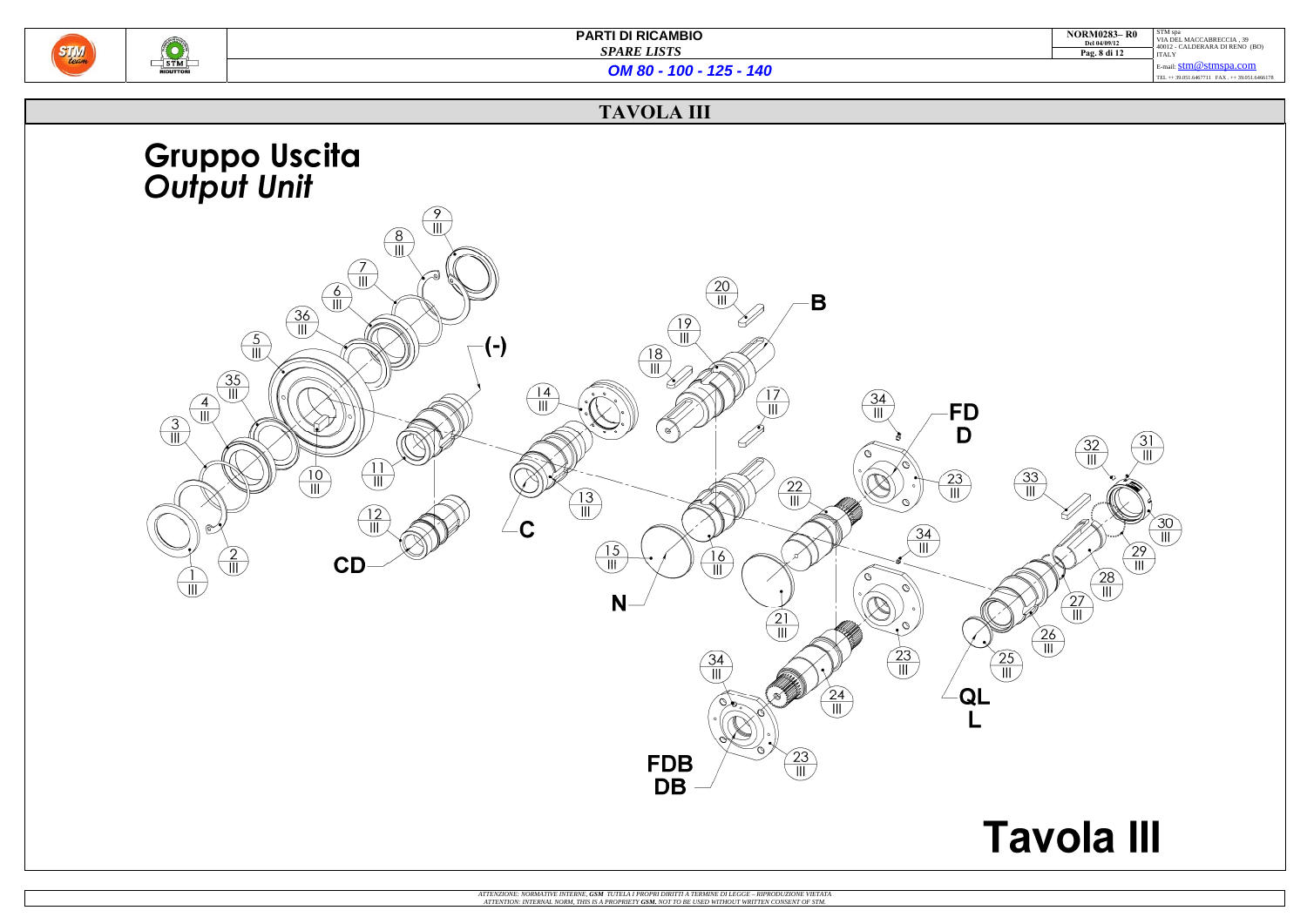

|                | <b>TAVOLA III</b> |                                        |                            |                              |                                         |                        |                    |                                                                                |                                         |             |
|----------------|-------------------|----------------------------------------|----------------------------|------------------------------|-----------------------------------------|------------------------|--------------------|--------------------------------------------------------------------------------|-----------------------------------------|-------------|
| <b>ITEM</b>    | <b>TAVOLA</b>     | <b>DESCRIZIONE</b><br>(I)              | <b>DESCRIPTION</b><br>(GB) | <b>DESIGNATION</b><br>(F)    | <b>BEZEICHNUNG</b><br>(D)               | <b>TIPO COMPONENTE</b> | <b>MATERIALE</b>   | <b>QUANT</b><br>$\boldsymbol{I} \boldsymbol{I} \boldsymbol{I} \boldsymbol{A'}$ | <b>COSTO</b><br>$RICAMBIO \in$<br>unit. | <b>NOTE</b> |
|                | Ш                 | ANELLO DI TENUTA                       | <b>OILSEAL</b>             | <b>JOINT D'ETANCHEITE</b>    | ÖLDICHTRING                             |                        | <b>COMMERCIALE</b> |                                                                                |                                         |             |
| $\overline{2}$ | Ш                 | SEEGER                                 | <b>CIRCLIP</b>             | <b>CIRCLIP</b>               | <b>SICHERUNGSRING</b>                   |                        | <b>COMMERCIALE</b> |                                                                                |                                         |             |
| 3              | Ш                 | RASAMENTO                              | <b>SHIM</b>                | CALE                         | <b>EINSTELLSCHEIBE</b>                  |                        | COMMERCIALE        |                                                                                |                                         |             |
|                | Ш                 | <b>CUSCINETTO</b>                      | <b>BEARING</b>             | <b>ROULEMENT</b>             | WÄLZLAGER                               |                        | COMMERCIALE        |                                                                                |                                         |             |
| 5              | Ш                 | PIGNONE CILINDRICO ELIC                | <b>HELICAL PIGNION</b>     | PIGNON CYL. HELYCOIDAL       | RITZEL (STIRNRAD)                       |                        | A DISEGNO          |                                                                                |                                         |             |
| 6              | Ш                 | <b>CUSCINETTO</b>                      | <b>BEARING</b>             | <b>ROULEMENT</b>             | WÄLZLAGER                               |                        | <b>COMMERCIALE</b> |                                                                                |                                         |             |
|                | Ш                 | <b>RASAMENTO</b>                       | SHIM                       | CALE                         | <b>EINSTELLSCHEIBE</b>                  |                        | <b>COMMERCIALE</b> |                                                                                |                                         |             |
| 8              | Ш                 | <b>SEEGER</b>                          | <b>CIRCLIP</b>             | <b>CIRCLIP</b>               | <b>SICHERUNGSRING</b>                   |                        | <b>COMMERCIALE</b> |                                                                                |                                         |             |
| $\mathbf{o}$   | III               | ANELLO DI TENUTA                       | OILSEAL                    | <b>JOINT D'ETANCHEITE</b>    | ÖLDICHTRING                             |                        | COMMERCIALE        |                                                                                |                                         |             |
| 10             | Ш                 | <b>LINGUETTA</b>                       | <b>KEY</b>                 | <b>CLAVETTE</b>              | PASSFEDER                               |                        | <b>COMMERCIALE</b> |                                                                                |                                         |             |
| 11             | Ш                 | ALBERO USCITA "-"                      | OUTPUT SHAFT "-"           | ARBRE SORTIE "-"             | ABTRIEBSWELLE "-"                       |                        | A DISEGNO          |                                                                                |                                         |             |
| 12             | Ш                 | ALBERO USCITA "CD"                     | OUTPUT SHAFT "CD"          | ARBRE SORTIE "CD"            | ABTRIEBSWELLE "CD"                      |                        | A DISEGNO          |                                                                                |                                         |             |
| 13             | Ш                 | ALBERO USCITA "C"                      | <b>OUTPUT SHAFT "C"</b>    | ARBRE SORTIE "C"             | <b>ABTRIEBSWELLE "C"</b>                |                        | A DISEGNO          |                                                                                |                                         |             |
| 14             | Ш                 | <b>CALETTATORE</b>                     | <b>SHRINK DISC</b>         | FRETTE DE SERRAGE            | <b>SCHRUMPFSCHEIBE</b>                  |                        | A DISEGNO          |                                                                                |                                         |             |
| 15             | Ш                 | COPERCHIO IN GOMMA                     | <b>RUBBER CAP</b>          | BOUCHON EN CAOUTCHOUC        | <b>GUMMIDECKEL</b>                      |                        | <b>COMMERCIALE</b> |                                                                                |                                         |             |
| 16             | Ш                 | ALBERO LENTO "N"                       | OUTPUT SHAFT "N"           | ARBRE PV SIMPLE "N"          | ABTRIEBSWELLE "N"                       |                        | A DISEGNO          |                                                                                |                                         |             |
| 17             | Ш                 | <b>LINGUETTA</b>                       | KEY                        | <b>CLAVETTE</b>              | PASSFEDER                               |                        | <b>COMMERCIALE</b> |                                                                                |                                         |             |
| 18             | Ш                 | LINGUETTA                              | KEY                        | <b>CLAVETTE</b>              | PASSFEDER                               |                        | COMMERCIALE        |                                                                                |                                         |             |
| 19             | Ш                 | ALBERO LENTO<br><b>BISPORGENTE "N"</b> | DOUBLE OUTPUT SHAFT "N"    | ARBRE PV DOUBLE "N"          | <b>BEIDSEITIGE ABTRIEBSWELLE</b><br>"N" |                        | A DISEGNO          |                                                                                |                                         |             |
| <b>20</b>      | Ш                 | <b>LINGUETTA</b>                       | <b>KEY</b>                 | <b>CLAVETTE</b>              | PASSFEDER                               |                        | <b>COMMERCIALE</b> |                                                                                |                                         |             |
| 21             | $\mathbf{III}$    | COPERCHIO IN GOMMA                     | <b>RUBBER CAP</b>          | <b>BOUCHON EN CAOUTCHOUC</b> | <b>GUMMIDECKEL</b>                      |                        | COMMERCIALE        |                                                                                |                                         |             |
| 22             | Ш                 | ALBERO USCITA "D"                      | OUTPUT SHAFT "D"           | ARBRE SORTIE "D"             | ABTRIEBSWELLE "D"                       |                        | A DISEGNO          |                                                                                |                                         |             |
| 23             | Ш                 | FLANGIA "FD"                           | FLANGE "FD"                | <b>BRIDE "FD"</b>            | FLANSCH "FD"                            |                        | A DISEGNO          |                                                                                |                                         |             |
| 24             | Ш                 | ALBERO LENTO<br>BISPORGENTE "D"        | DOUBLE OUTPUT SHAFT "D"    | ARBRE PV DOUBLE "D"          | <b>BEIDSEITIGE ABTRIEBSWELLE</b><br>"D" |                        | A DISEGNO          |                                                                                |                                         |             |
| 25             | Ш                 | COPERCHIO IN GOMMA                     | RUBBER CAP                 | <b>BOUCHON EN CAOUTCHOUC</b> | <b>GUMMIDECKEL</b>                      |                        | COMMERCIALE        |                                                                                |                                         |             |
| 26             | Ш                 | ALBERO USCITA "QL"                     | OUTPUT SHAFT "QL"          | ARBRE SORTIE "QL"            | ABTRIEBSWELLE "QL"                      |                        | A DISEGNO          |                                                                                |                                         |             |
| 27             | Ш                 | SEEGER                                 | <b>CIRCLIP</b>             | <b>CIRCLIP</b>               | <b>SICHERUNGSRING</b>                   |                        | <b>COMMERCIALE</b> |                                                                                |                                         |             |
| 28             | Ш                 | <b>BOCCOLA QL</b>                      |                            |                              |                                         |                        | A DISEGNO          |                                                                                |                                         |             |
| 29             | Ш                 | <b>SFERA</b>                           | <b>BALL</b>                | SPHERE                       | SPHERE                                  |                        | <b>COMMERCIALE</b> |                                                                                |                                         |             |
| 30             | Ш                 | <b>GHIERA QL</b>                       |                            |                              |                                         |                        | A DISEGNO          |                                                                                |                                         |             |
| 31             | Ш                 | GRANO                                  | THREADED DOWEL             | VIS SANS TÊTE FILETÉE        | <b>GEWINDESTIFT</b>                     |                        | COMMERCIALE        |                                                                                |                                         |             |
| 32             | Ш                 | GRANO                                  | THREADED DOWEL             | VIS SANS TÊTE FILETÉE        | <b>GEWINDESTIFT</b>                     |                        | <b>COMMERCIALE</b> |                                                                                |                                         |             |
| 33             | Ш                 | LINGUETTA                              | KEY                        | CLAVETTE                     | PASSFEDER                               |                        | <b>COMMERCIALE</b> |                                                                                |                                         |             |
| 34             | Ш                 | INGRASSATORE                           | <b>GREASE NIPPLE</b>       | <b>GRAISSUER</b>             | .                                       |                        | <b>COMMERCIALE</b> |                                                                                |                                         |             |
| 35             | Ш                 | ANELLO NYLOS                           | <b>RING NYLOS</b>          | <b>BAGUE NYLOS</b>           | <b>RING NYLOS</b>                       |                        | <b>COMMERCIALE</b> |                                                                                |                                         |             |
| 36             | Ш                 | ANELLO NYLOS                           | RING NYLOS                 | <b>BAGUE NYLOS</b>           | <b>RING NYLOS</b>                       |                        | COMMERCIALE        |                                                                                |                                         |             |

| <b>NORM0283-R0</b><br>Del 04/09/12<br>Pag. 9 di 12 | STM spa<br>VIA DEL MACCABRECCIA. 39<br>40012 - CALDERARA DI RENO (BO)<br><b>ITALY</b> |
|----------------------------------------------------|---------------------------------------------------------------------------------------|
|                                                    | E-mail: $stm@stmspa.com$                                                              |
|                                                    | TEL ++ 39.051.6467711 FAX ++ 39.051.6466178                                           |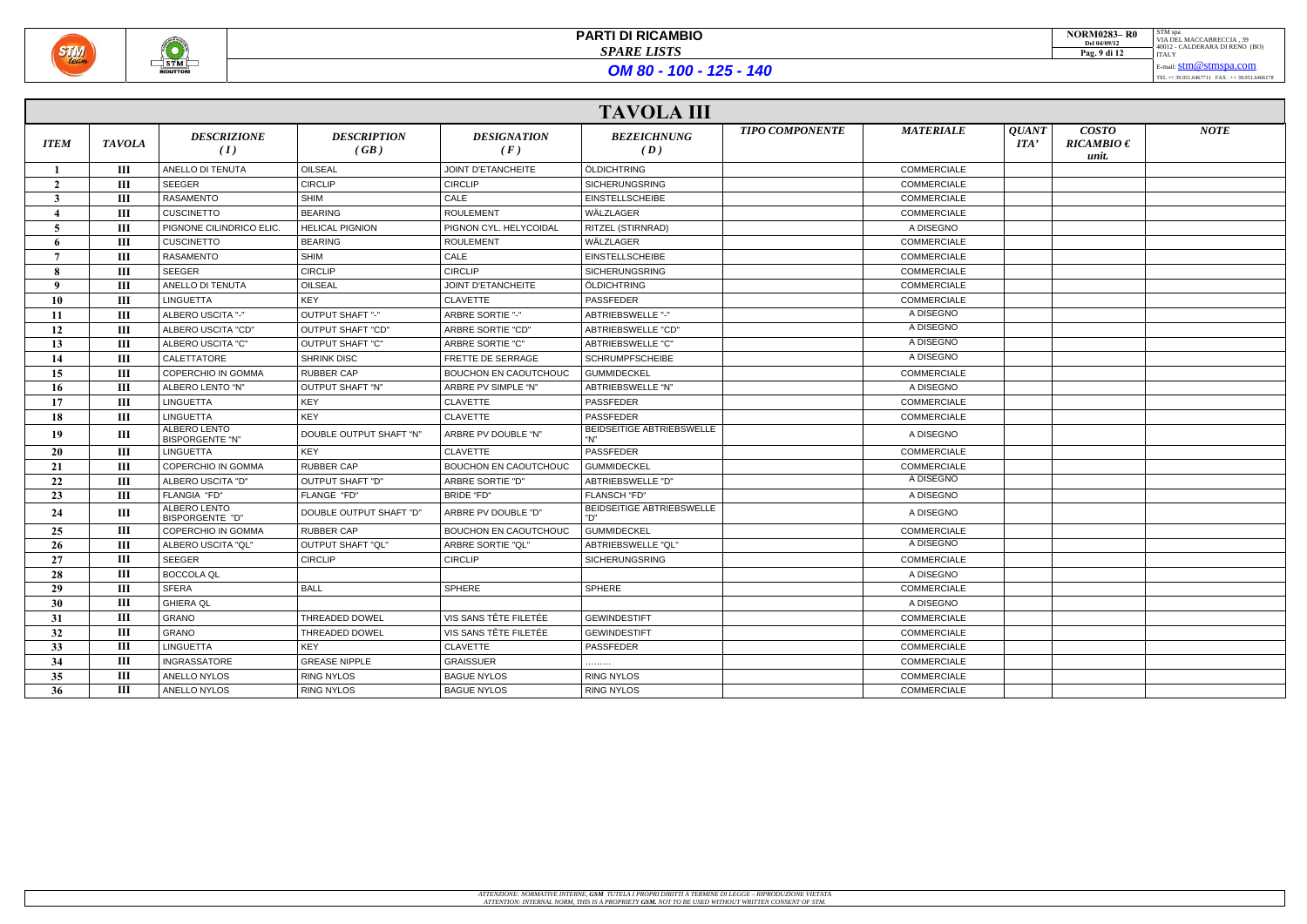

| <b>NORM0283-R0</b><br>Del 04/09/12<br>Pag. 10 di 12 | STM spa<br>VIA DEL MACCABRECCIA. 39<br>40012 - CALDERARA DI RENO (BO)<br><b>ITALY</b> |
|-----------------------------------------------------|---------------------------------------------------------------------------------------|
|                                                     | E-mail: $stm@stmspa.com$                                                              |
|                                                     | TEL ++ 39.051.6467711 FAX ++ 39.051.6466178                                           |

# **Tavola IV**

*OM 80 - 100 - 125 - 140*

### **TAVOLA IV**

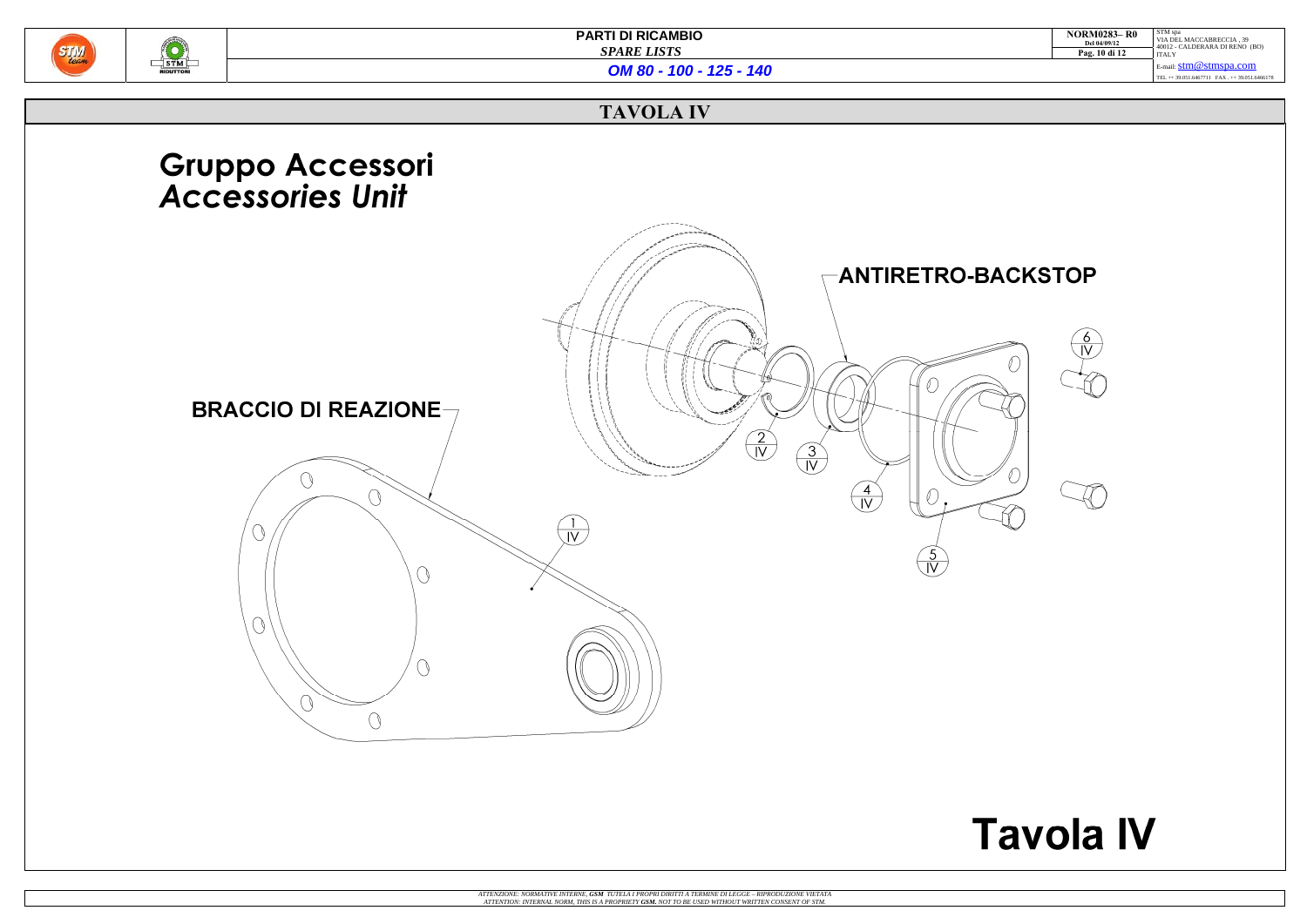

| <b>NORM0283-R0</b><br>Del 04/09/12<br>Pag. 11 di 12 | STM spa<br>VIA DEL MACCABRECCIA. 39<br>40012 - CALDERARA DI RENO (BO)<br><b>ITALY</b> |
|-----------------------------------------------------|---------------------------------------------------------------------------------------|
|                                                     | E-mail: $stm@stmspa.com$                                                              |

TEL ++ 39.051.6467711 FAX . ++ 39.051.6466178

| <b>TAVOLA IV</b> |               |                                        |                            |                                  |                                 |                        |                    |                            |                                                |             |
|------------------|---------------|----------------------------------------|----------------------------|----------------------------------|---------------------------------|------------------------|--------------------|----------------------------|------------------------------------------------|-------------|
| <b>ITEM</b>      | <b>TAVOLA</b> | <b>DESCRIZIONE</b><br>$\boldsymbol{I}$ | <b>DESCRIPTION</b><br>(GB) | <b>DESIGNATION</b><br>$\sqrt{F}$ | <b>BEZEICHNUNG</b><br>(D)       | <b>TIPO COMPONENTE</b> | <b>MATERIALE</b>   | <i>QUANT</i><br><b>ITA</b> | <i><b>COSTO</b></i><br>RICAMBIO $\in$<br>unit. | <b>NOTE</b> |
|                  | $\bf{IV}$     | BRACCIO DI REAZIONE                    | <b>TORQUE ARM</b>          | <b>BRAS DE COUPLE</b>            | DREHMOMENTSTUTZE                |                        | A DISEGNO          |                            |                                                |             |
|                  | IV            | <b>SEEGER</b>                          | <b>CIRCLIP</b>             | <b>CIRCLIP</b>                   | <b>SICHERUNGSRING</b>           |                        | <b>COMMERCIALE</b> |                            |                                                |             |
|                  | $\bf{IV}$     | CUSCINETTO ANTIRETRO                   | <b>BACKSTOP BEARING</b>    | ROULEMENT ANTIDEVIREUR           | WÄLZLAGER MIT<br>RÜCKLAUFSPERRE |                        | <b>COMMERCIALE</b> |                            |                                                |             |
|                  | $\bf{IV}$     | <b>GUARNIZIONE OR</b>                  |                            |                                  |                                 |                        | <b>COMMERCIALE</b> |                            |                                                |             |
|                  | IV            | <b>COPERCHIO</b>                       | <b>COVER</b>               | <b>COUVERCLE</b>                 | <b>DECKEL</b>                   |                        | A DISEGNO          |                            |                                                |             |
|                  | IV            | VITE DI FISSAGGIO                      | SCREW                      |                                  | BEFESTIGUNGSSCHRAUBE            |                        | <b>COMMERCIALE</b> |                            |                                                |             |